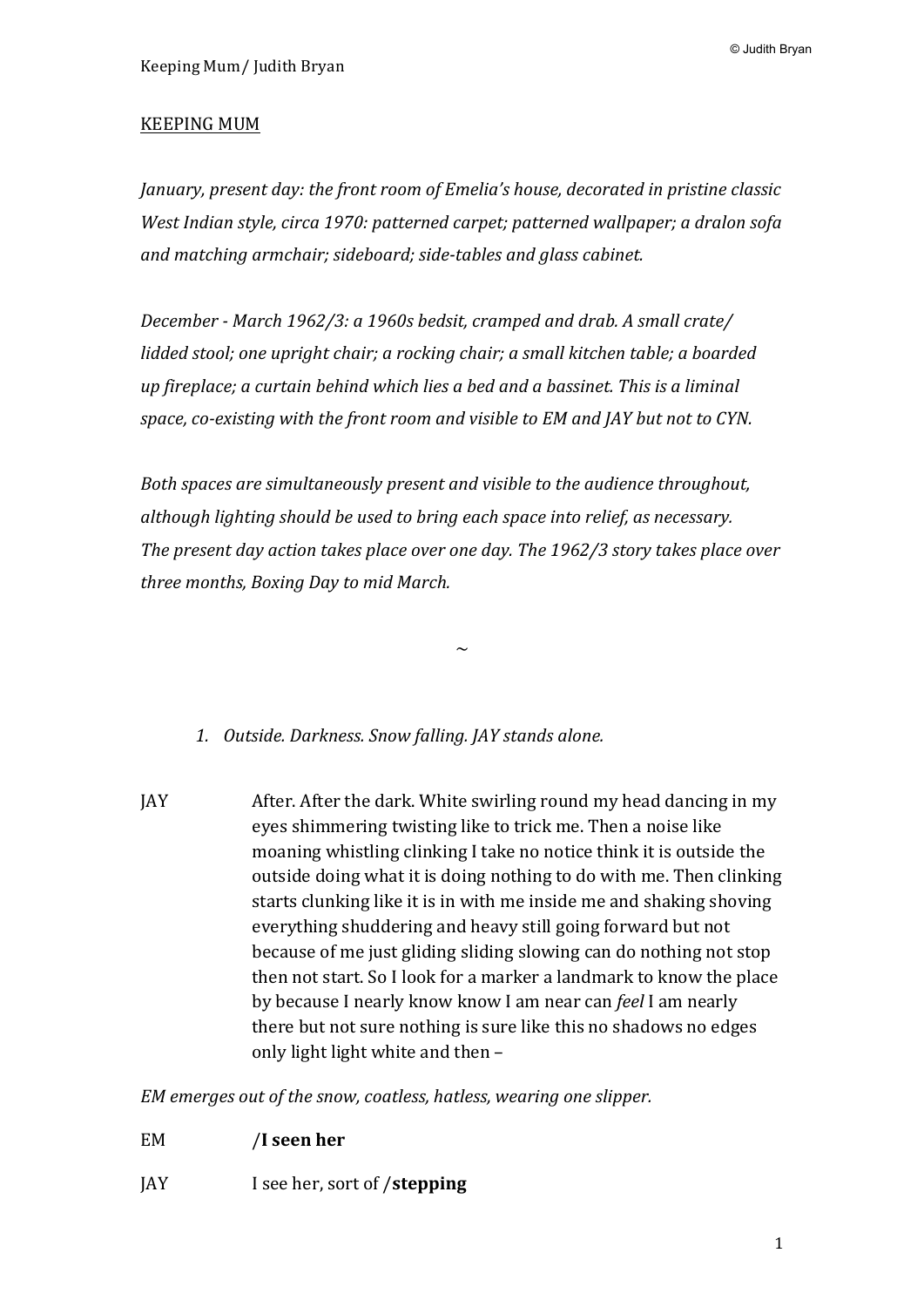© Judith Bryan

- EM Walking over a bridge, a lady
- JAY Out of the white
- EM And I thought
- JAY I think that is not /**right**
- EM Same like the one up town
- JAY No coat
- EM Seen the price
- JAY No hat, **/I think**
- EM I thought, good
- JAY Not good. What if **/ that is**
- EM Yes man, can afford that
- JAY Could be my own
- EM Tiny tiny /perfect
- JAY Perfect
- EM Feet, tip tapping over a bridge
- JAY Like I am put / **here**
- EM Put up a shilling a week till I had the set
- JAY And she is all
- EM White and blue, edged in silver
- JAY Head down
- EM Every detail picked out
- JAY Not looking at anything
- EM /**Never seen anything so pretty**
- JAY Never see anything so pretty, her legs, making holes in the **/white**
- EM White and blue and silver.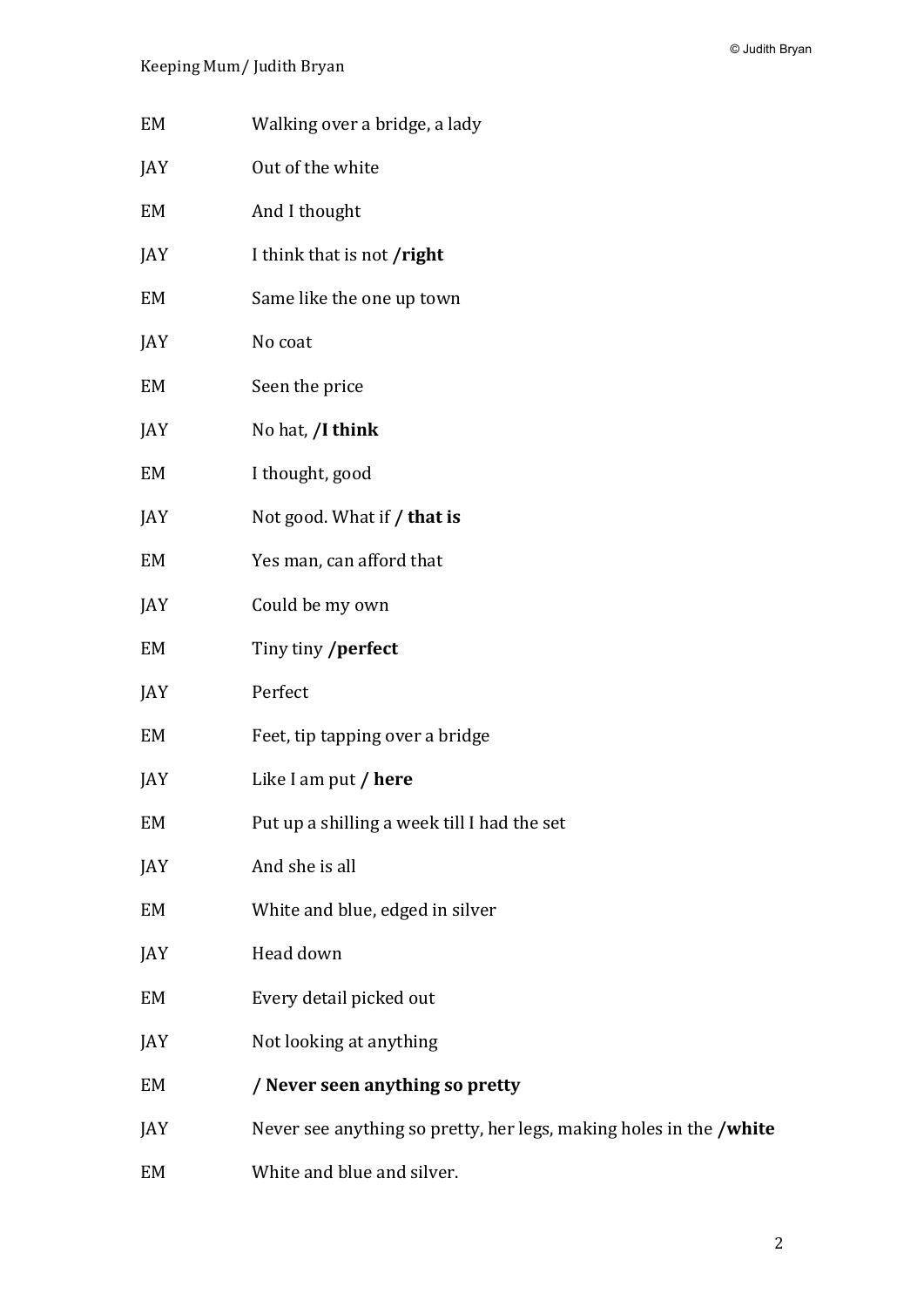| JAY                                                                  | I say, /Lady?                                 |
|----------------------------------------------------------------------|-----------------------------------------------|
| EM                                                                   | You need nice things, make a place a home.    |
| JAY                                                                  | May I?                                        |
| EM                                                                   | My mother said, never buy on the never-never. |
| JAY                                                                  | Mother, may I?                                |
| EM                                                                   | My mother said, put something aside for best. |
| Beat. Beat. Lights up. They are in the front room of Emelia's house. |                                               |

| JAY       | Is this the place?                                      |
|-----------|---------------------------------------------------------|
| EM        | Where's my lady?                                        |
| JAY       | This is your home, yes?                                 |
| EM        | [Where's] my Willow? (Beat) Where's Cynthia?            |
| JAY       | Is Cynthia my lady?                                     |
| EM        | My hands, my feet.                                      |
| JAY       | Your lady is outside?                                   |
| EM        | I'm freezing.                                           |
| JAY       | It is cold outside.                                     |
| EM        | I was outside? In the snow?                             |
| JAY       | Snow.                                                   |
| EM        | Why was I in the snow?                                  |
| JAY       | You do not know?                                        |
| EM        | I don't remember. Where's Cynthia? Cynthia always comes |
| Saturday. |                                                         |
| JAY       | Lady $-$                                                |
| EM        | She supposed to be here, it's Saturday, where is she?   |
| JAY       | Sssh now. It is all right.                              |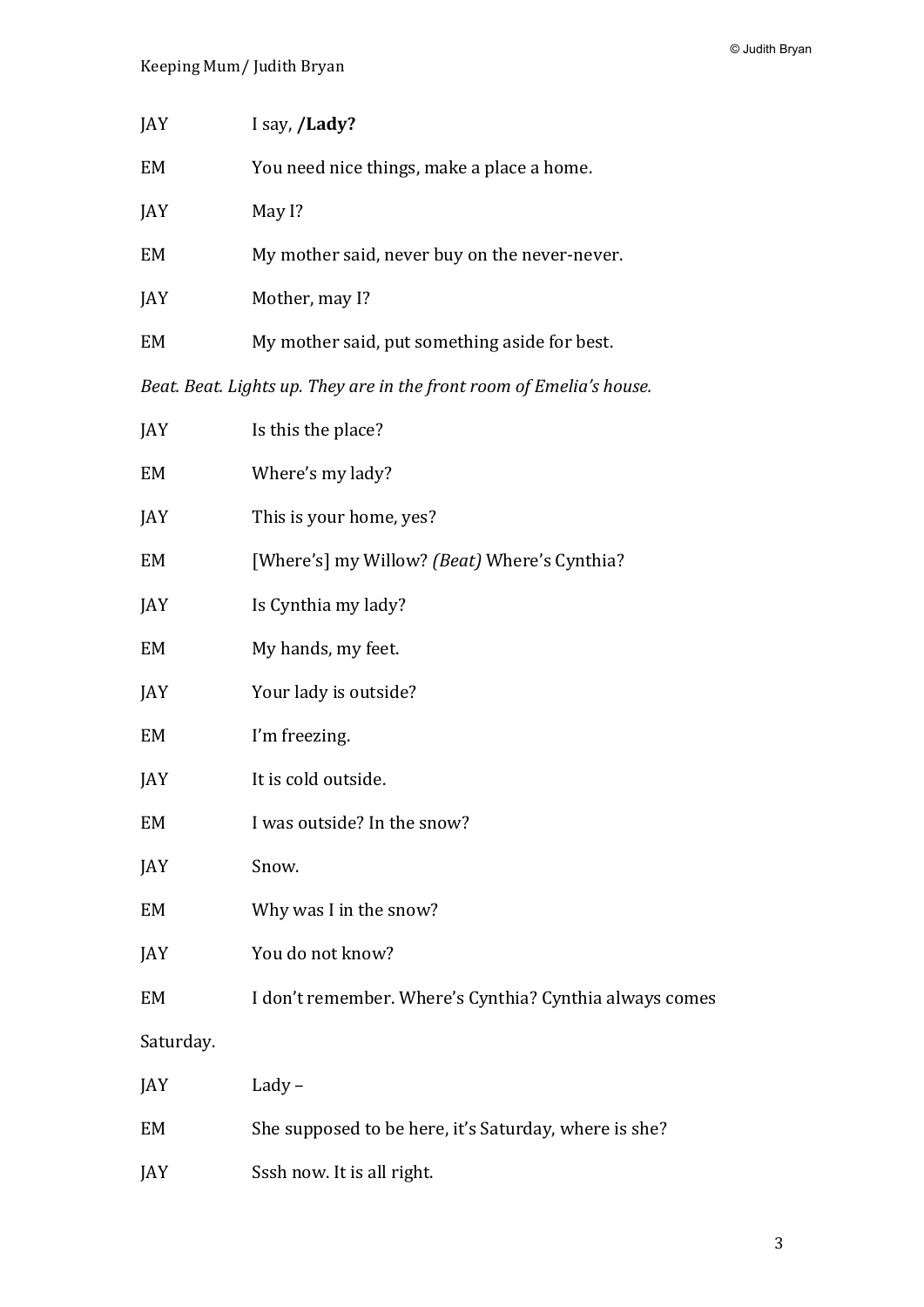# *He helps her to her armchair.*

| EM                        | Where's my slipper? One shoe off, one shoe / on. |
|---------------------------|--------------------------------------------------|
| JAY                       | On.                                              |
| EM                        | My toes. They're blue.                           |
| JAY                       | They are very pretty. White and blue and -       |
| He touches her bare foot. |                                                  |

| EM  | G'WAY WITH YOUR MONKEY PAWS. How you get in my house?               |
|-----|---------------------------------------------------------------------|
| JAY | I came with you.                                                    |
| EM  | Get out my house.                                                   |
| JAY | You were outside.                                                   |
| EM  | How's that your business? I tell you you could come in here?        |
| JAY | You said 'take me home.'                                            |
| EM  | (Pause) I said that? (She tries to remember) Why was you out there? |
| JAY | I was stopped. I saw you.                                           |
| EM  | Yes. (Pause) What's your name?                                      |
| JAY | I am Jay.                                                           |
| EM  | J? Like J for John?                                                 |
| JAY | Just J.                                                             |
| EM  | What kind of name dat?                                              |
| JAY | What's your name?                                                   |
| EM  | Mrs Emelia Gordon, State Registered Nurse.                          |
| JAY | Mrs Emelia Gordon, State Registered Nurse, your feet are cold. May  |
|     | 1?                                                                  |

*EM nods. He rubs her feet warm. She relaxes.*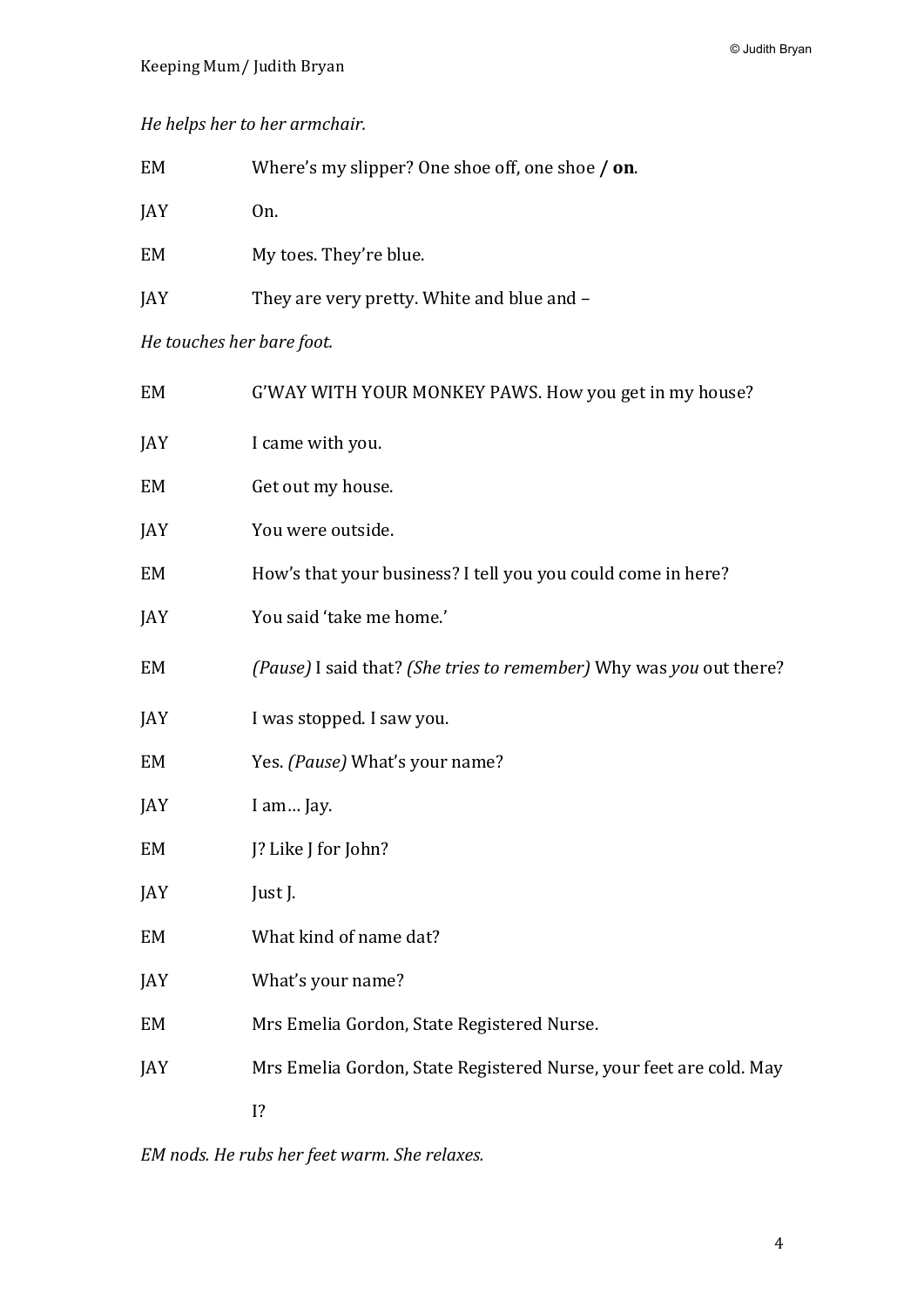- EM You talk funny. You a immigrant? Sound like a immigrant. Where you from?
- JAY Outside.
- EM Outside where?

# *He shrugs.*

| EM | (Grumpy) Don't tell me. Place full up of foreigners. You hardly meet |
|----|----------------------------------------------------------------------|
|    | a English person these days. Used to be England was a English        |
|    | country, people speak the King's English. Then come the Queen's      |
|    | English but it was always some royal kin' a English. Now you         |
|    | can't understand a word people say. Sleep in the parks, beg on the   |
|    | streets, no shame. Next minute they take over the corner shops       |
|    | then you see them on telly. Years black people had to wait before    |
|    | we get on telly. Now people come over here, act like they own the    |
|    | place. When we came we knew our place. Didn't expect no              |
|    | handouts, come to work. Everything was black and grey, grey,         |
|    | grey, everything dirty and broken. Is we brought colour to this      |
|    | place. Yellow and red and green, brought life! Yes man. We looked    |
|    | good, worked hard. Worked like dogs, built up this country from      |
|    | rubble Save a few pennies, buy a few things, buy a house, make a     |
|    | home. Make it nice. You need nice things make a place a home.        |
|    | (Pause) Oh, that's nice. That's lovely.                              |
|    |                                                                      |

- JAY Lovely?
- EM My feet. Better. Warmer.

*A* mobile phone rings on the table beside EM'S chair. She ignores it.

| <b>JAY</b> | What is that?                                                                                                       |
|------------|---------------------------------------------------------------------------------------------------------------------|
| <b>EM</b>  | What?                                                                                                               |
| <b>JAY</b> | That                                                                                                                |
| <b>EM</b>  | Cha, noisy nonsense. Can't remember what to do with it. Is Cynthia<br>give me. Always bringing something different. |

#### The phone stops.

EM I tell her, I like what I got, don't want your new things, got my own things.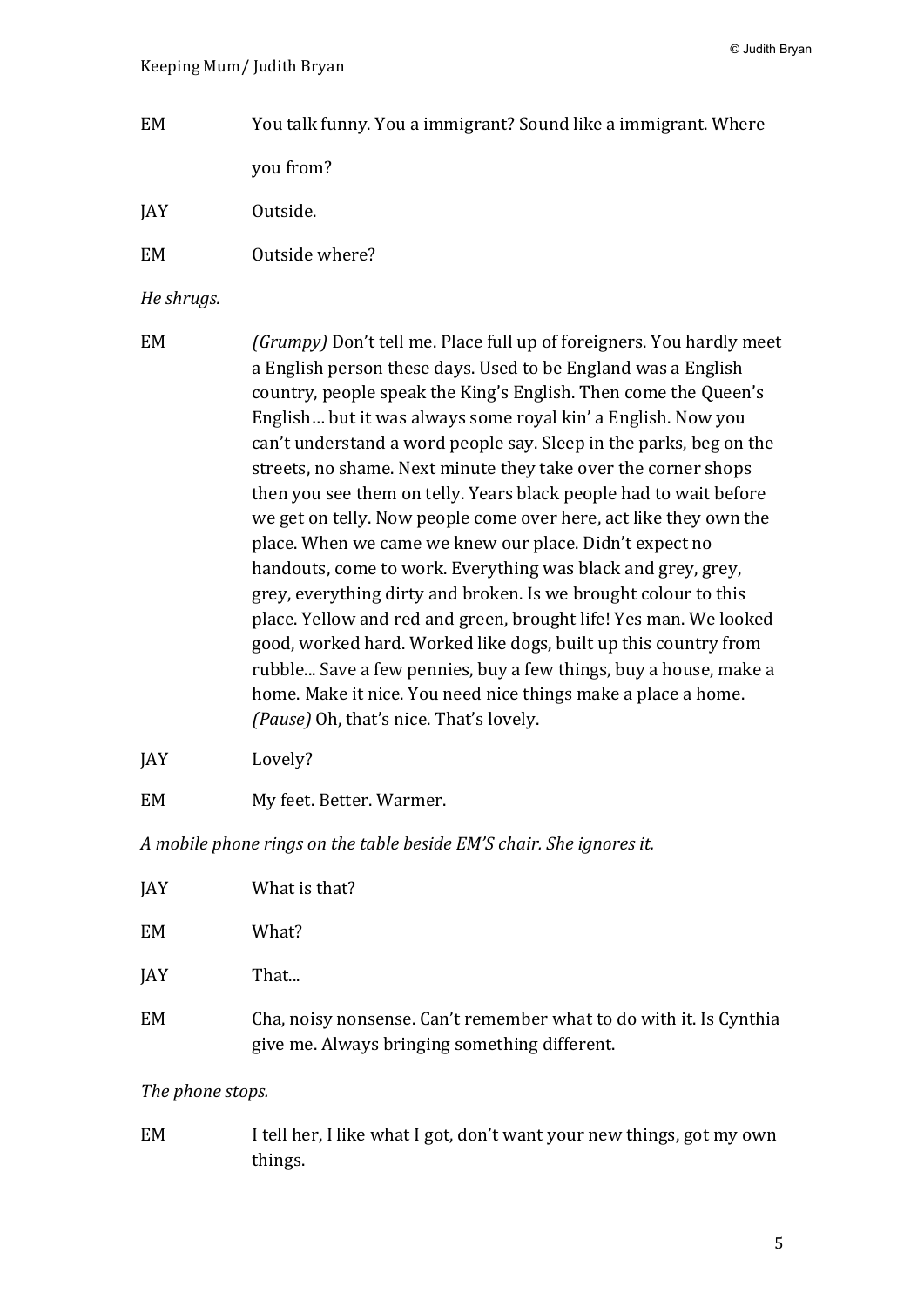| JAY | Lots of things.                                                                                                                                                                                                                     |
|-----|-------------------------------------------------------------------------------------------------------------------------------------------------------------------------------------------------------------------------------------|
| EM  | Things I worked hard for. Paid for, not on the never-never.                                                                                                                                                                         |
| JAY | What is never-never?                                                                                                                                                                                                                |
| EM  | You know, when you buy something expensive, a settee or a<br>sideboard or something. You take it home but you ent paid for it<br>yet. Pay a little bit off the debt each week. Time you finish paying<br>for it, the thing mash up. |
| JAY | Mash up.                                                                                                                                                                                                                            |
| EM  | Mash up and you're ready for a new one. You never really get the<br>pleasure of it. It's yours but it don't feel like yours. My mother said<br>'don't do it'/ Never.                                                                |
| JAY | Never.                                                                                                                                                                                                                              |
| EM  | So everything I buy, I pay for outright.                                                                                                                                                                                            |
| JAY | They are better, warmer.                                                                                                                                                                                                            |
| EM  | What is?                                                                                                                                                                                                                            |
| JAY | Your things. Nice. Lovely.                                                                                                                                                                                                          |

*A telephone rings, off stage. EM sighs and extricates her feet.*

EM *(Rising)* I best just...

*She exits.* JAY looks around the room, examining EM'S ornaments etc. She returns, *wearing slippers, holding a cordless phone.*

| EM  | It's Cynthia. Her train got cancelled, she won't be here for hours. I<br>wasn't supposed to tell you that. |
|-----|------------------------------------------------------------------------------------------------------------|
| JAY | Why?                                                                                                       |
| EM  | I told her you was here. Told her you got me from outside. She says<br>to make you leave.                  |
| JAY | You want me to leave?                                                                                      |
| EM  | I told her, he leaves who'll look after me? She wants to know what<br>kind of man you are.                 |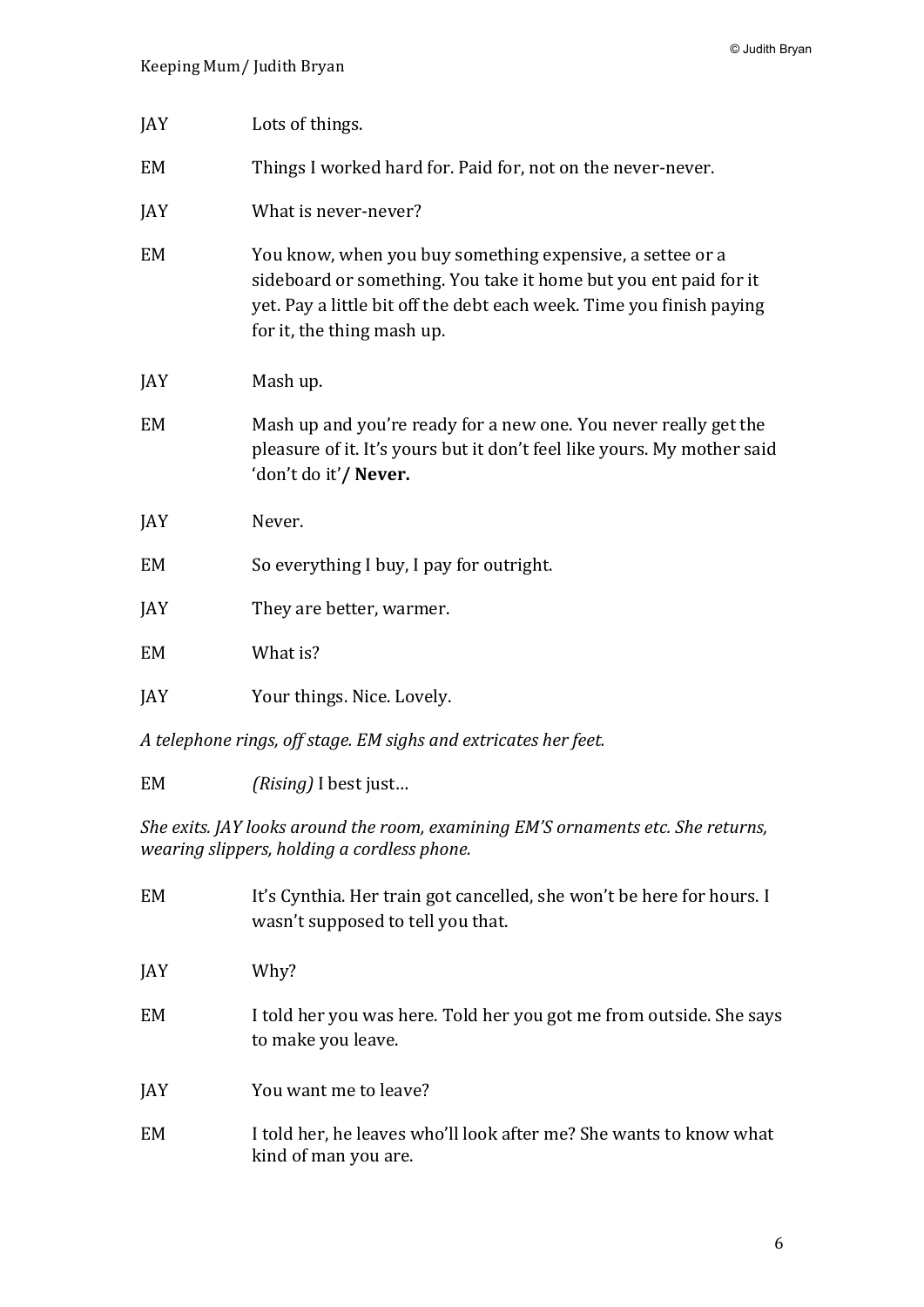| JAY        | What kind of man am I?                                                                                                |
|------------|-----------------------------------------------------------------------------------------------------------------------|
| EM         | A real looker. I told her, hurry up, see for yourself. She's single,<br>poor thing. Can't keep a man. She'd like you. |
| <b>JAY</b> | Do you like me?                                                                                                       |
| EM         | Fishing for compliments. (Suddenly remembers) She said to give<br>you the phone, she wants to speak to you.           |

*She hands JAY the telephone, gesturing for him to put it to his ear but the connection has been cut. He hands the phone back.* 

- EM What? Oh, she's gone. Must of rung off. She always here by now. Maybe that's why I went outside. Looking for she.
- JAY Your Lady?
- EM Who?

The phone rings. EM presses the answer button and hands it to him.

JAY Hello. Jay. *(Pause)* Yes, in the snow. *(Pause)* No, I was coming this way. *(Pause)* No trouble. No, no rush. *(Pause)* But. But. *(Pause)* Yes, I can leave. *(Pause)* I will leave. Yes. No need to stay. You will be here very soon. *(Pause)* Yes, Mum is fine.

*Pause. He hands EM the phone. She turns away, listens, nodding, then:* 

EM Cyn? Hello? *(Pause)* Battery must'a dead.

*JAY* shivers.

| EM        | She says I must tell you thank you very much. She says, God knows<br>what would'a happen if you weren't passing. |
|-----------|------------------------------------------------------------------------------------------------------------------|
| JAY       | I was not passing.                                                                                               |
| <b>EM</b> | You was. You said, you was passing and you saw me –                                                              |
| JAY       | I was stopped. A noise. Clink.                                                                                   |
| <b>EM</b> | Clink?                                                                                                           |
| JAY       | Then clunk.                                                                                                      |
| <b>EM</b> | You mean your car?                                                                                               |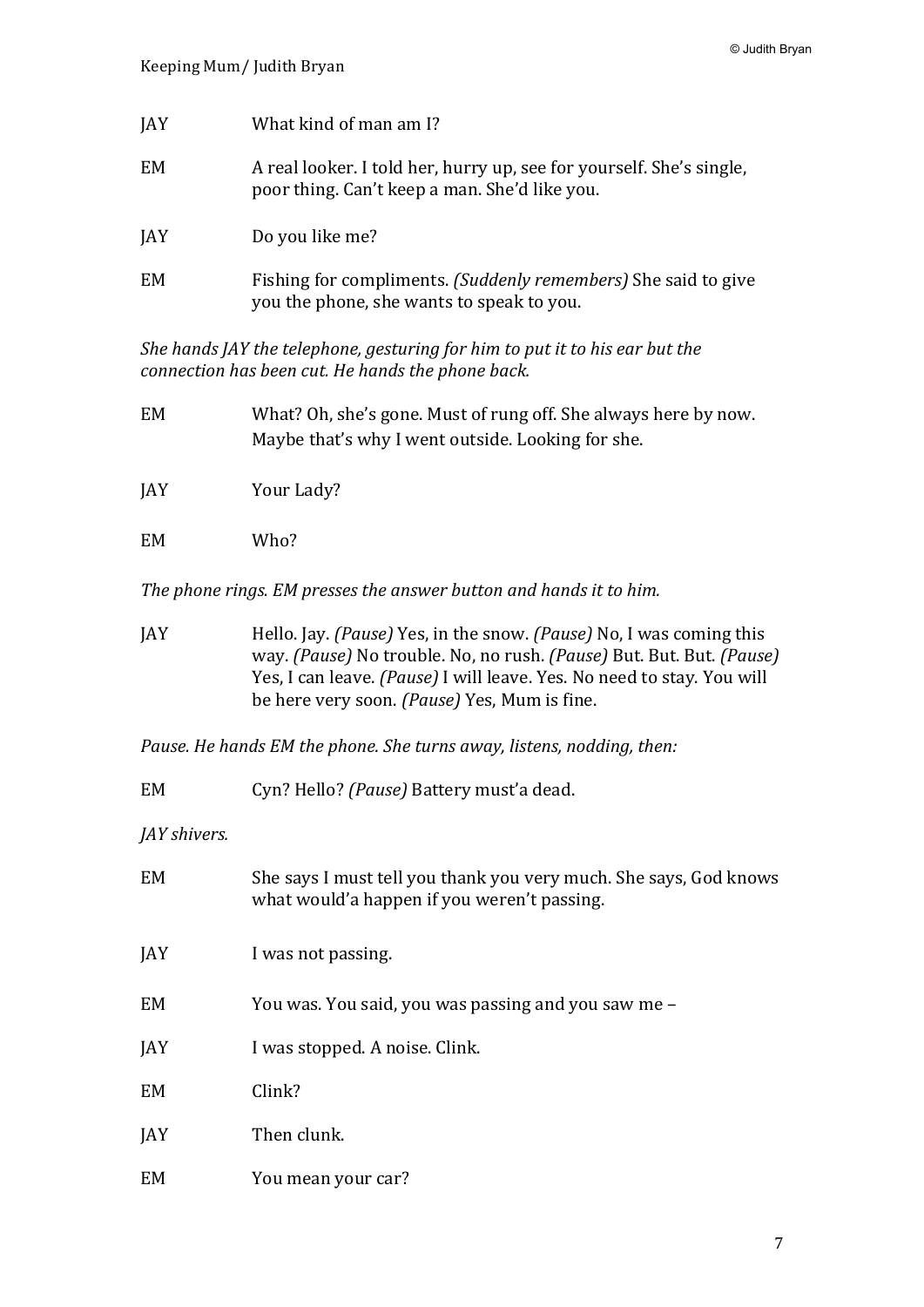| JAY | My car.                                                                                                                                                                                                                                                                                                                                                                              |
|-----|--------------------------------------------------------------------------------------------------------------------------------------------------------------------------------------------------------------------------------------------------------------------------------------------------------------------------------------------------------------------------------------|
| EM  | You broke down?                                                                                                                                                                                                                                                                                                                                                                      |
| JAY | Broke.                                                                                                                                                                                                                                                                                                                                                                               |
| EM  | But you've got cover?                                                                                                                                                                                                                                                                                                                                                                |
| JAY | Cover?                                                                                                                                                                                                                                                                                                                                                                               |
| EM  | Breakdown cover. When we had a car, Gabriel always got cover.                                                                                                                                                                                                                                                                                                                        |
| JAY | I have got cover.                                                                                                                                                                                                                                                                                                                                                                    |
| EM  | You've got to, 'specially in this.                                                                                                                                                                                                                                                                                                                                                   |
| JAY | This?                                                                                                                                                                                                                                                                                                                                                                                |
| EM  | Snow.                                                                                                                                                                                                                                                                                                                                                                                |
| JAY | Specially.                                                                                                                                                                                                                                                                                                                                                                           |
| EM  | And you called the breakdown people?                                                                                                                                                                                                                                                                                                                                                 |
| JAY | Yes.                                                                                                                                                                                                                                                                                                                                                                                 |
| EM  | Then I better let you go.                                                                                                                                                                                                                                                                                                                                                            |
| JAY | You want me to go?                                                                                                                                                                                                                                                                                                                                                                   |
| EM  | Only so you don't miss them. The breakdown people.                                                                                                                                                                                                                                                                                                                                   |
|     | $\overline{a}$ $\overline{a}$ $\overline{a}$ $\overline{a}$ $\overline{a}$ $\overline{a}$ $\overline{a}$ $\overline{a}$ $\overline{a}$ $\overline{a}$ $\overline{a}$ $\overline{a}$ $\overline{a}$ $\overline{a}$ $\overline{a}$ $\overline{a}$ $\overline{a}$ $\overline{a}$ $\overline{a}$ $\overline{a}$ $\overline{a}$ $\overline{a}$ $\overline{a}$ $\overline{a}$ $\overline{$ |

*He shivers, violently. She touches his face.* 

| EM  | You're cold. Cold as ice.                                                                                                                                                                                                                                     |
|-----|---------------------------------------------------------------------------------------------------------------------------------------------------------------------------------------------------------------------------------------------------------------|
| JAY | Could not stop then could not start.                                                                                                                                                                                                                          |
| EM  | The engine? So you've got no heater.                                                                                                                                                                                                                          |
| JAY | I have got nothing.                                                                                                                                                                                                                                           |
| EM  | Then what we need is soup. Proper Jamaican soup with hard food<br>and dumplings. And a nice knuckle bone. Cynthia left me a big pot.<br>Stay and keep warm, she won't know. Call your breakdown people,<br>tell them fetch you from here. I'll warm the soup. |

She exits. JAY surveys the room with satisfaction.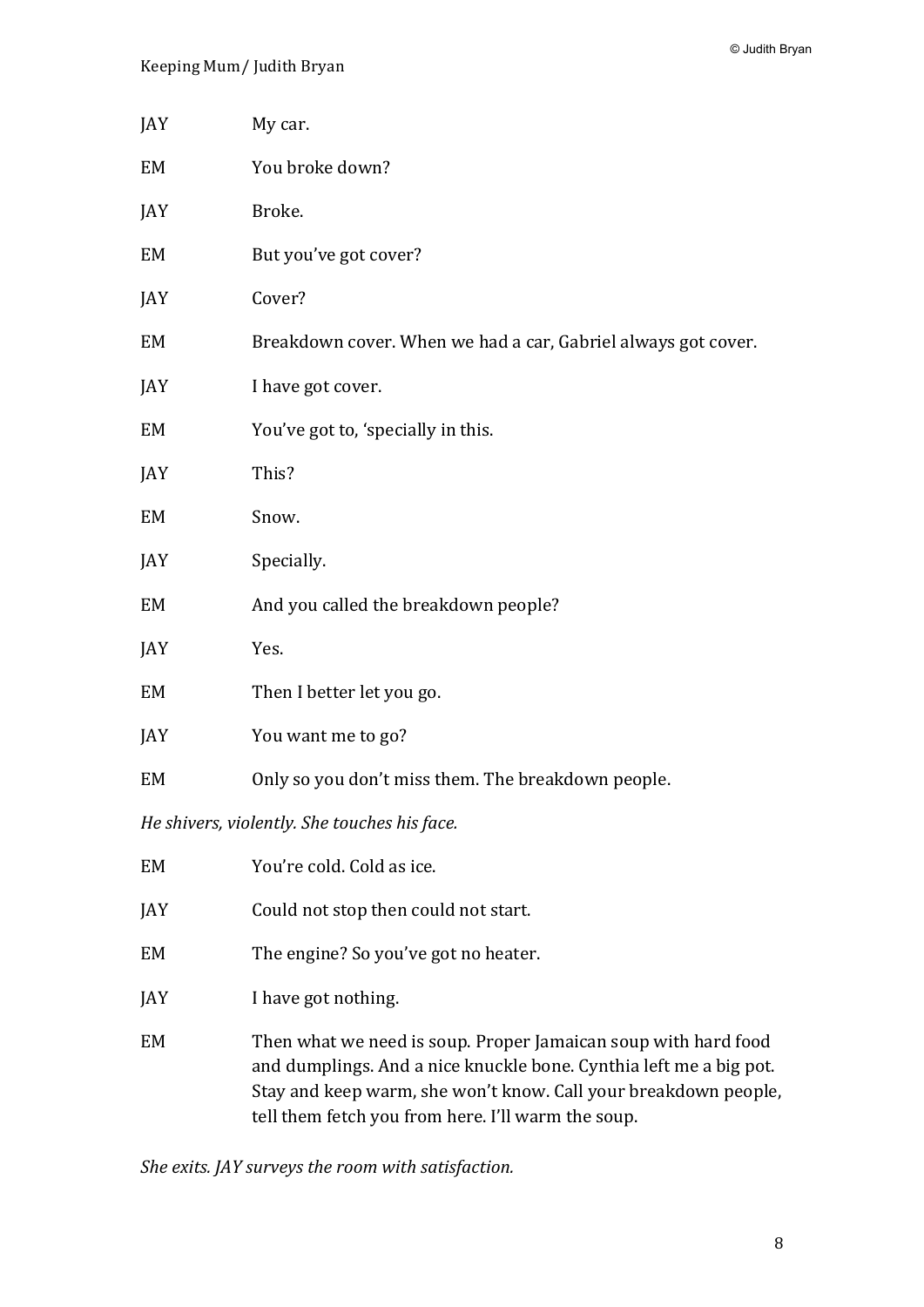JAY *(Slowly, discovering the words as he speaks)* Diddle diddle dumpling, dum dum dum. Went to bed with his trousers on. One shoe off and one shoe on.

*EM* enters. She walks past JAY and enters the bedsit.

- 2. The bedsit. Valentine's Day 1963. FRANK holds the baby. He hands it to *EM.*
- EM *(Chants)* One shoe off and one shoe on. Diddle diddle dumpling -
- FRANK I just saying, if you need more paraffin I can get it for you. This Trini fella at the Garage, typical small island boy  $-$
- EM Don't trouble vourself. Gabriel **/sorting everything**.
- FRANK It's no trouble. This fella yesterday, he's selling stockings and scent for Valentine's. Last week was a stash of Players cigarettes. Week before, towels. Thick, white like the snow, every last one stamp 'ilton 'otel! I don't even like to think where he gets the paraffin. If is even paraffin. Could be siphoning fuel off the bus but this'ya weather  $-$
- EM Gabriel will sort it.
- FRANK *(Pause)* You make your bed, then?
- EM I make my bed.
- FRANK And seen what happens when you rock the boat.
- EM Boat, bed, either way I'm in it.
- FRANK You sure?
- EM See the ring ya?
- FRANK I mean, sure you don't want me to get the paraffin?

She hands him the baby.

EM Only one thing you need to do, baby brother.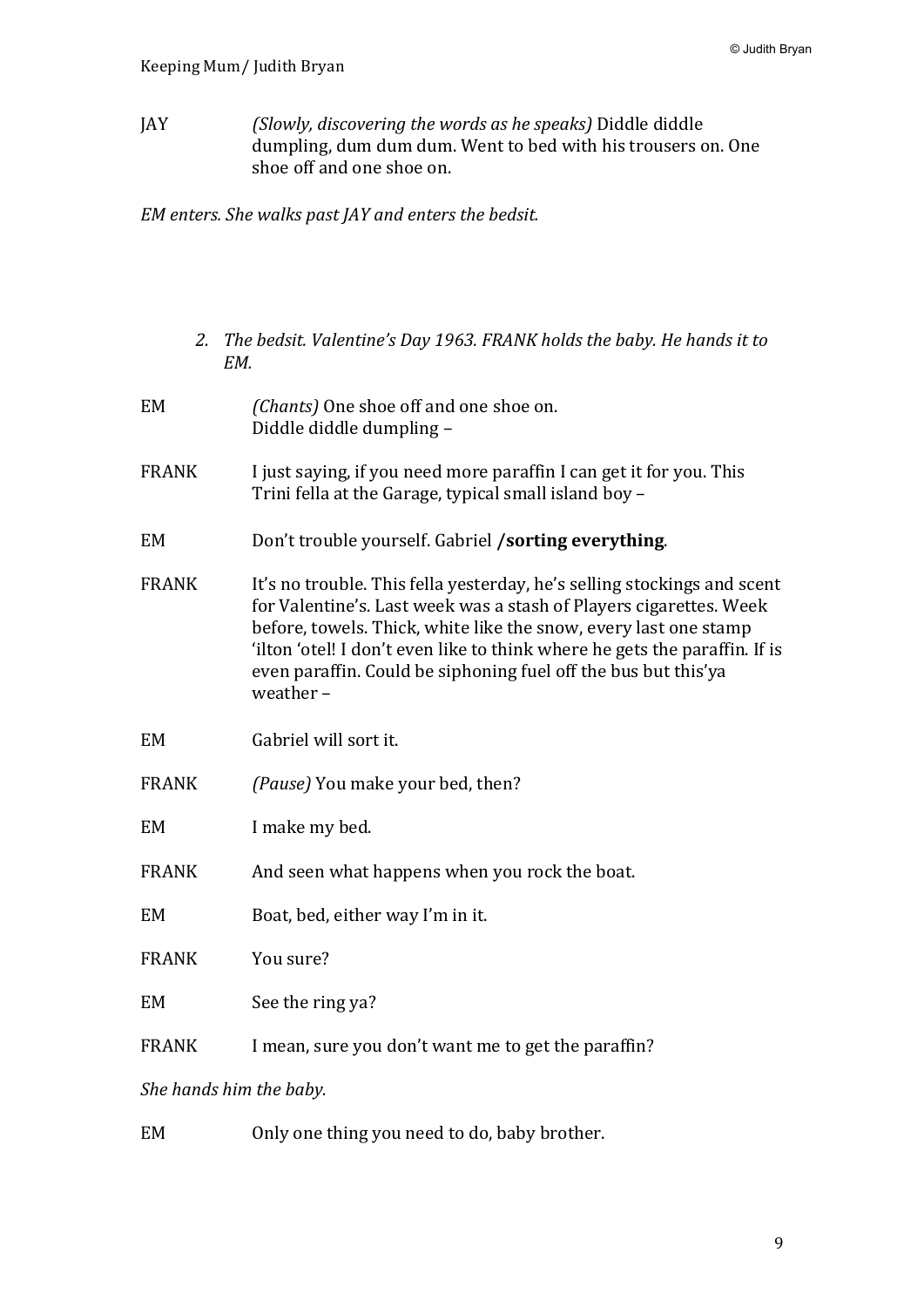- FRANK Likkle nostrils flare up like a bull. Pickney! What a set o' nose holes you got. Smile for Uncle. Trying to smile, look.
- EM Ahhh! The doo-doo face.

*FRANK* attempts to return the baby.

| EM           | Uncle! Yu 'fraid a likkle baby doo-doo?                                                                                             |
|--------------|-------------------------------------------------------------------------------------------------------------------------------------|
| <b>FRANK</b> | I just eat.                                                                                                                         |
| EM           | Is your nappy I used to change, you know. Big ole doo doo / you<br>used to do.                                                      |
| <b>FRANK</b> | Milly.                                                                                                                              |
| EM           | And 'tink!                                                                                                                          |
| <b>FRANK</b> | I just eat!                                                                                                                         |
| EM           | I would hold my nose and say, is all right Em, one day Frank will<br>pay you back.                                                  |
| <b>FRANK</b> | You want me to pay you back?                                                                                                        |
| EM           | Yes.                                                                                                                                |
| <b>FRANK</b> | When you are old and turn fool, I solemnly promise to change your<br>nappy.                                                         |
| EM           | Me, turn fool? You turn fool. (Takes the baby)                                                                                      |
| <b>FRANK</b> | (To baby) Man aint supposed to change nappy, is it? (To EM) Is<br>really me the chile favour.                                       |
| EM           | Rubbish! Is pure Gabriel.                                                                                                           |
| <b>FRANK</b> | Cha, look the eyes, the mouth, even the hand. Self same. Going to<br>grow up strong like yu Uncle, and drive a big red bus. Brrrmm! |
| EM           | Not if we don't sort it out.                                                                                                        |
| <b>FRANK</b> | Sort out by then, don't worry about it. Brrrmm!                                                                                     |
| <b>EM</b>    | Stay for dinner, Franky.                                                                                                            |
| Beat.        |                                                                                                                                     |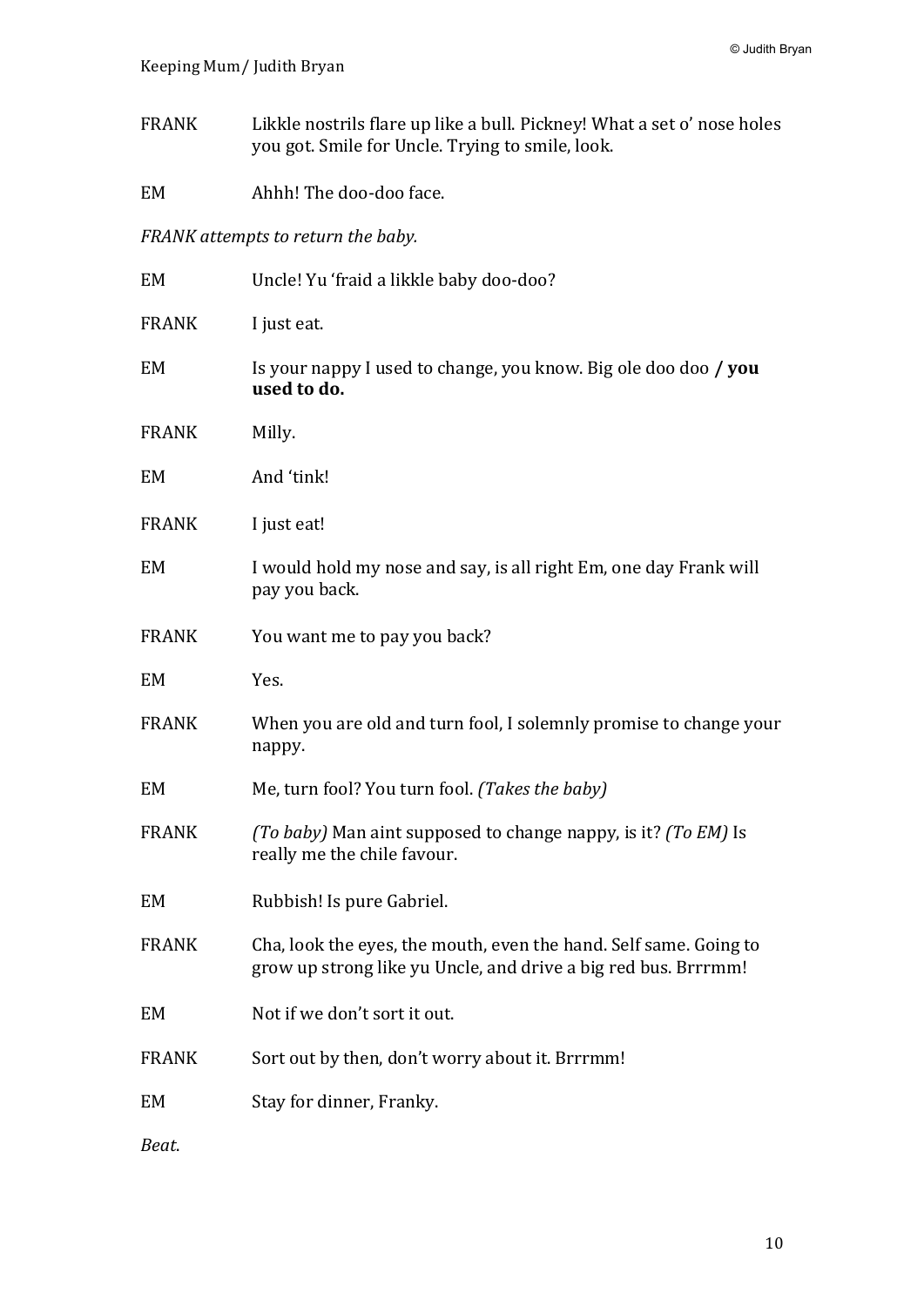| <b>FRANK</b> | You take the pickney outside yet?                                                                                                                                                 |
|--------------|-----------------------------------------------------------------------------------------------------------------------------------------------------------------------------------|
| EM           | I didn't tell you? We fell down in the snow.                                                                                                                                      |
| <b>FRANK</b> | Wha?                                                                                                                                                                              |
| EM           | M'dear. Baby strapped to me back, bag of shopping each hand, foot<br>slide out, me gone.                                                                                          |
| <b>FRANK</b> | Shopping.                                                                                                                                                                         |
| EM           | What?                                                                                                                                                                             |
| <b>FRANK</b> | Not Gabriel sorting everything?                                                                                                                                                   |
| EM           | Don't start. I needed a few extra bits <i>(to baby)</i> so I thought we'd<br>take our first little trip.                                                                          |
| <b>FRANK</b> | An' trip fe true!                                                                                                                                                                 |
| EM           | Somehow I end up more on my side otherwise Lord knows what<br>would happen to the baby Poor mite. Put up one piece o' cow<br>bawling. I sat right there in the snow and bawl too. |
| <b>FRANK</b> | Anyone help you?                                                                                                                                                                  |
| EM           | Street empty.                                                                                                                                                                     |
| <b>FRANK</b> | Every right minded person indoors, hunched over the fire.                                                                                                                         |
| EM           | You saying my mind aint right?                                                                                                                                                    |
| <b>FRANK</b> | Even if them did look out and see you, no-one would'a come.                                                                                                                       |
| EM           | Frank, that's not fair.                                                                                                                                                           |
| <b>FRANK</b> | These bastards. Cold like their weather. Would step right over you<br>in the street.                                                                                              |
| EM           | Someone did help me.                                                                                                                                                              |
| <b>FRANK</b> | You just said the street was empty.                                                                                                                                               |
| EM           | It was, then someone came.                                                                                                                                                        |
| <b>FRANK</b> | Who?                                                                                                                                                                              |
| EM           | A a red-face gentleman. Had on a bowler hat. Said we all had to<br>pull together. Blitz spirit.                                                                                   |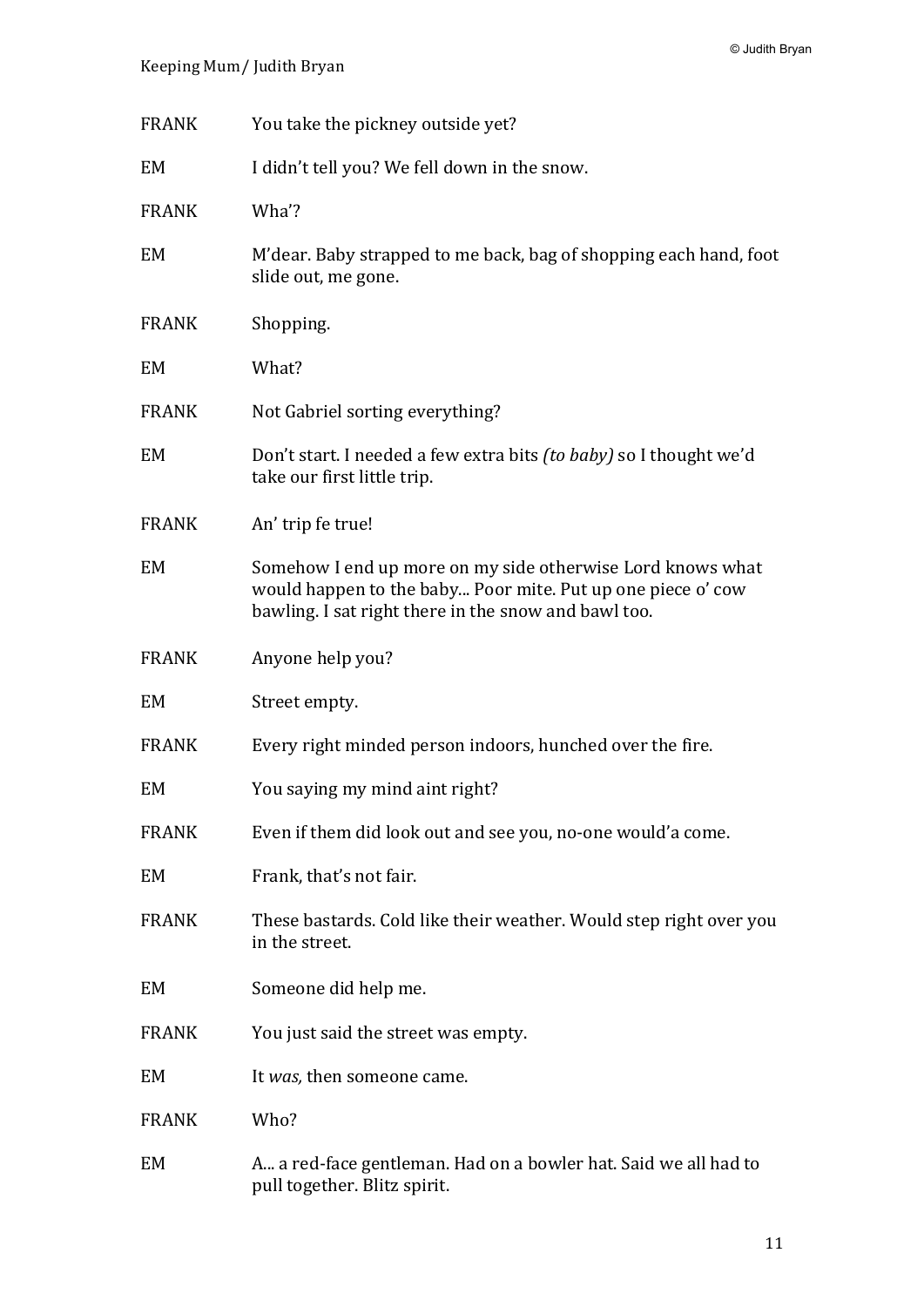| <b>FRANK</b> | Then he took off in his spitfire, toodle-oo, toodle-pip. (Hums The<br>Dambusters' March)                                                       |
|--------------|------------------------------------------------------------------------------------------------------------------------------------------------|
| EM           | (Talking over him) He helped me up and -                                                                                                       |
| <b>FRANK</b> | (In uber-RP) 'Come on, Nigger, jump up.'                                                                                                       |
| EM           | He never said that.                                                                                                                            |
| <b>FRANK</b> | <i>(Kisses his teeth)</i> From the flim. <i>Dambusters</i> . I nearly dead in the<br>picture house. Imagine people call a dog Nigger. / A dog. |
| EM           | This gentleman was nice. He let me hold on to his arm. He even<br>carried the shopping. He didn't have to do that, did he?                     |
| <b>FRANK</b> | A red face gentleman?                                                                                                                          |
| EM           | Yes!                                                                                                                                           |
| <b>FRANK</b> | Blitz spirit.                                                                                                                                  |
| EM           | And what?                                                                                                                                      |
| <b>FRANK</b> | Milly!                                                                                                                                         |
| EM           | What?                                                                                                                                          |
| <b>FRANK</b> | You and your fairytales.                                                                                                                       |
| EM           | Shut up. No wonder you and Gabriel can't agree, you're exactly the<br>same.                                                                    |

The baby begins to whimper.

| <b>FRANK</b> | See what you done? That is a downright dutty lie and even this<br>baby scandalised. |
|--------------|-------------------------------------------------------------------------------------|
| EM           | Oh you vexatious (Laughs, takes the baby) Come. Time for nappy<br>and milk.         |
| <b>FRANK</b> | ( <i>Rises</i> ) That's me cue.                                                     |
| EM           | You just reach. Stay, put up your foot. I'll go behind the curtain.                 |
| <b>FRANK</b> | It's Valentines, remember? New lady friend expecting me for<br>supper.              |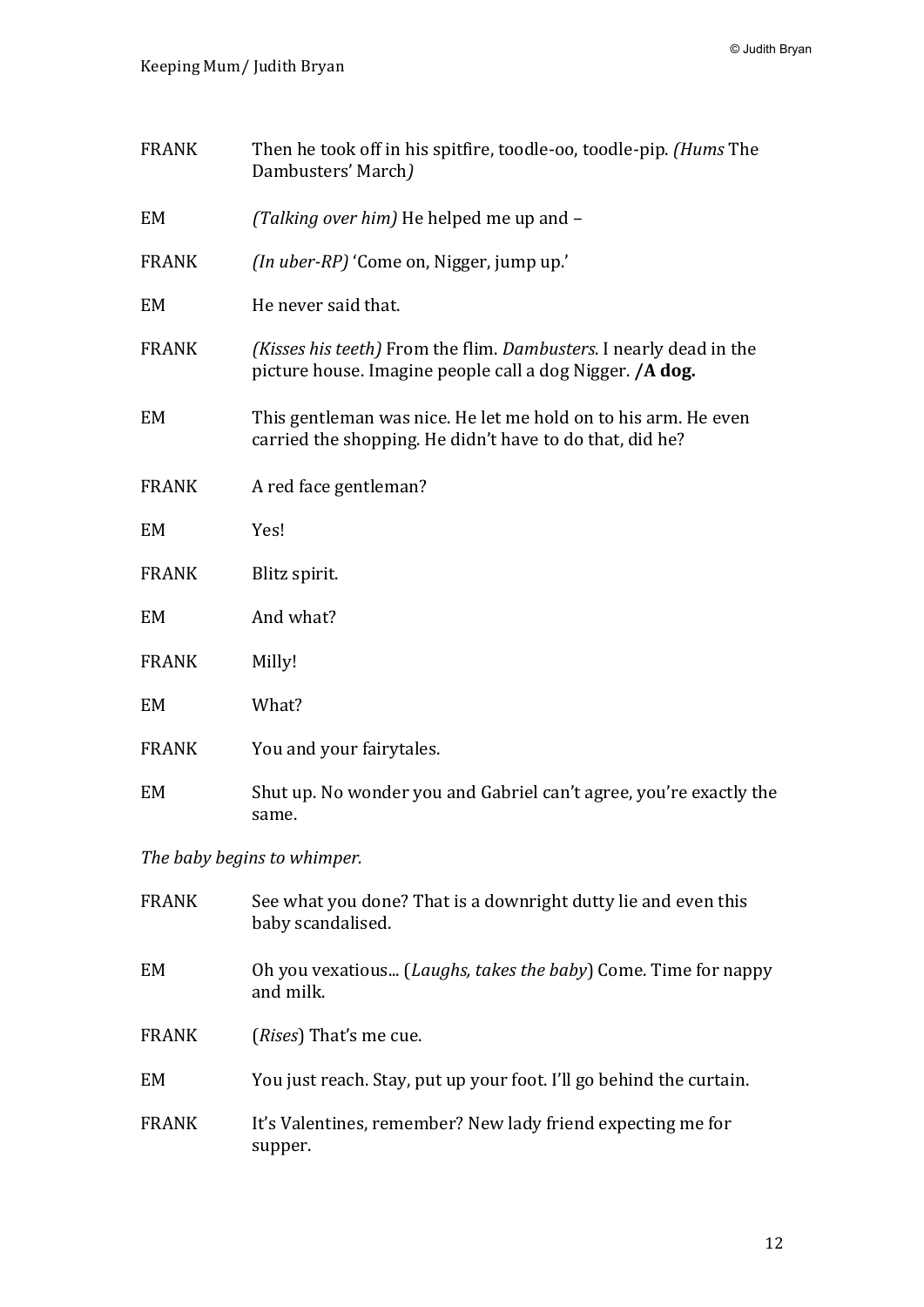| EM           | Another one.                                                                                                                                          |
|--------------|-------------------------------------------------------------------------------------------------------------------------------------------------------|
| <b>FRANK</b> | This one from B.G. Giving them English girls a rest, need some<br>home comforts.                                                                      |
| EM           | You are terrible.                                                                                                                                     |
| <b>FRANK</b> | Small island people funny though.                                                                                                                     |
| EM           | B.G. is not an island.                                                                                                                                |
| <b>FRANK</b> | People mix up same way. Know what they call rice and peas?<br>'Course you do, you married a B.G. man. Peas and rice. Never heard<br>such foolishness. |
| EM           | Stay. I made rice and peas, 'specially for you.                                                                                                       |
| <b>FRANK</b> | Sounds like rocking the boat.                                                                                                                         |
| EM           | And stew chicken. And soup, proper soup, with dumplings and a<br>knucklebone.                                                                         |
| <b>FRANK</b> | And hard food? I'll stay if its got a bit of yam or cho-cho.                                                                                          |
| EM           | That's not fair. You know we can't get hard food.                                                                                                     |
| <b>FRANK</b> | (Puts on his hat and coat) Then I'll take some in a dish for<br>tomorrow.                                                                             |
| EM           | Franky, don't make me beg. Please stay, please.                                                                                                       |
| <b>FRANK</b> | Another time.                                                                                                                                         |
| EM           | How it going fix if you won't talk about it?                                                                                                          |
| <b>FRANK</b> | Nothing to talk about.                                                                                                                                |
| EM           | You know what he's like.                                                                                                                              |
| <b>FRANK</b> | The Angel ruddy Gabriel.                                                                                                                              |
| EM           | One of you have to bend.                                                                                                                              |
| <b>FRANK</b> | His turn.                                                                                                                                             |
| EM           | I can't stand this coldness between you.                                                                                                              |
| <b>FRANK</b> | Tell him one of your fairytales.                                                                                                                      |